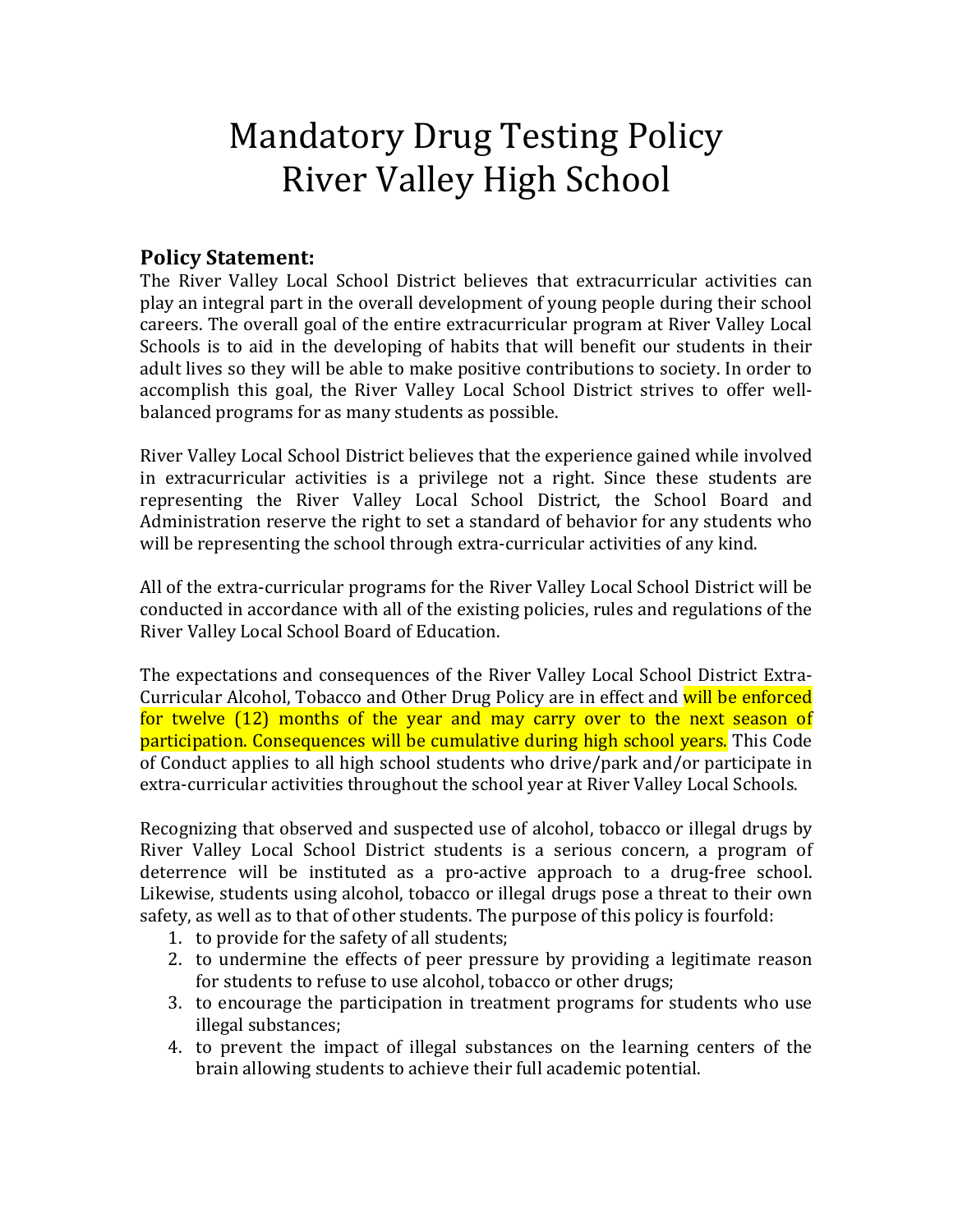It is a violation of the River Valley Local School District's Code of Conduct for any student to use, sell, distribute or be under the influence of any illegal drugs or other controlled substances or to possess drug paraphernalia. It is also a violation for any student to use, sell or be in possession of any type of alcohol/tobacco products.

## DEFINITIONS

## 1. STUDENT ATHLETE

Any person participating in the River Valley High School athletic program and/or contests under the control and jurisdiction of the River Valley Schools and/or the Ohio High School Athletic Association (OHSAA). This policy also includes cheerleaders **as well as club teams.** 

## 2. EXTRACURRICULAR

Any activity which includes performances or competitions and does not involve a grade.

## 3. ATHLETIC SEASON

In-season start dates will begin as published by the Ohio High School Athletic Association or sanctioning organization and continue until the completion of awards program for that sport for the River Valley Schools. There are three athletic seasons: Fall, Winter, Spring.

## 4. RANDOM SELECTION

A system of selecting students involved in driving/parking and or participating in extracurricular activities, clubs or organizations for drug and alcohol testing in which each individual shall have a fair and equitable chance of being selected each time selections are required.

## 5. ILLEGAL/ILLICIT DRUGS

Any substance included in U.S.C. 802 (6), which an individual may not sell, offer to sell, possess, give, exchange, use, distribute, or purchase under State or Federal Law.

This definition also includes all prescribed and over-the-counter drugs being used in any way other than for medical purposes in accordance with the directions for use provided for in the prescription or by the manufacturer. We may also test for Nicotine and Steroids.

## 6. ALCOHOL

Any intoxicating liquor, beer, wine, mixed beverage, or malt liquor beverage as defined in the Ohio Revised Code Section 4301.01. The term "alcoholic beverage" includes any liquid or substance, such as "near beer" which contains alcohol in any proportion or percentage. The term "alcoholic beverage" does not include a substance used for medical purposes in accordance with directions for use provided in a prescription or by the manufacturer and in accordance with school district policy and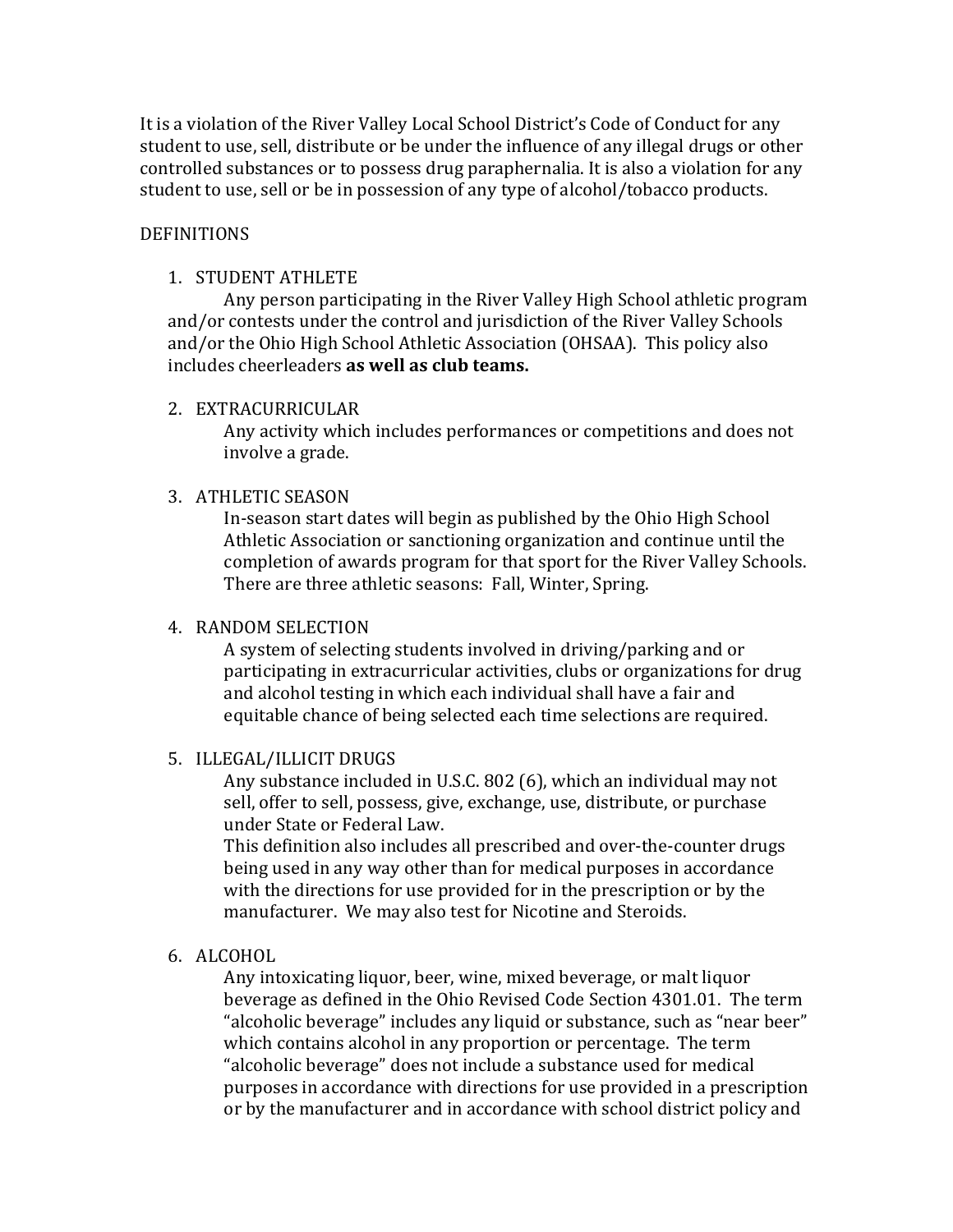rules related to the use of prescription and non-prescription drugs, provided the substance is a)authorized by a medical prescription from a licensed physician and kept in the original container, which shall state the student's name and directions for use or b) an over-the-counter medicine.

## TYPES OF TESTING

## 1. MANDATORY TESTING

All students that drive to school or participate in extracurricular activities, clubs or organizations will have one mandatory test. This mandatory test must be taken when they start to drive to school or begin participating in an extracurricular activity, club or organization. This testing will be completed on a specified date and time. The collection process will take place on school property or at a Board of Education approved testing facility. The Head Coach, Advisor or Administrator is responsible for ensuring that all participating students and their parents/guardian/custodian properly sign the INFORMED CONSENT AGREEMENT prior to the time he/she joins the extracurricular activity, club, organization or begins to drive/park at school.

## 2. RANDOM TESTING

Random testing shall be done throughout the school year. Each team, club or organization may have up to 20% of its participating students tested per random selection. Students that drive/park will also be tested randomly throughout the school year. A student may be randomly tested more than once per school year. In the event of a positive result, the specimen will be sent to a laboratory for confirmation of results and a certified Medical Review Officer will determine the results.

## a. Random selection of students:

*The Athletic Director, under the Principal's supervision, will use a system to* ensure the students are selected in a random fashion. This system may include *computer generated random numbers or names or by pulling numbers from a pool of numbers equal to the number of participating students.*

## b. Scheduling of random testing:

Random testing will be unannounced. The day and date will be selected by the Athletic Director and confirmed with the building administrator. Random testing may be done weekly.

## 3. DRUGS FOR WHICH ATHLETES MAY BE TESTED:

LSD, alcohol, Marijuana, Amphetamines, Methadone, Anabolic Steroids, Methaqualone, Barbiturates, Nicotine (Tobacco), Benzodiazepines, Opiates, Cocaine, Propoyphene (Darvon), or any substance included in U.S.C. 802 (6), which an individual may not sell offer to sell, possess, give, exchange, use distribute, or purchase under State or Federal Law. This definition also includes all prescribed and over-the-counter drugs being used in any way other than for medical purposes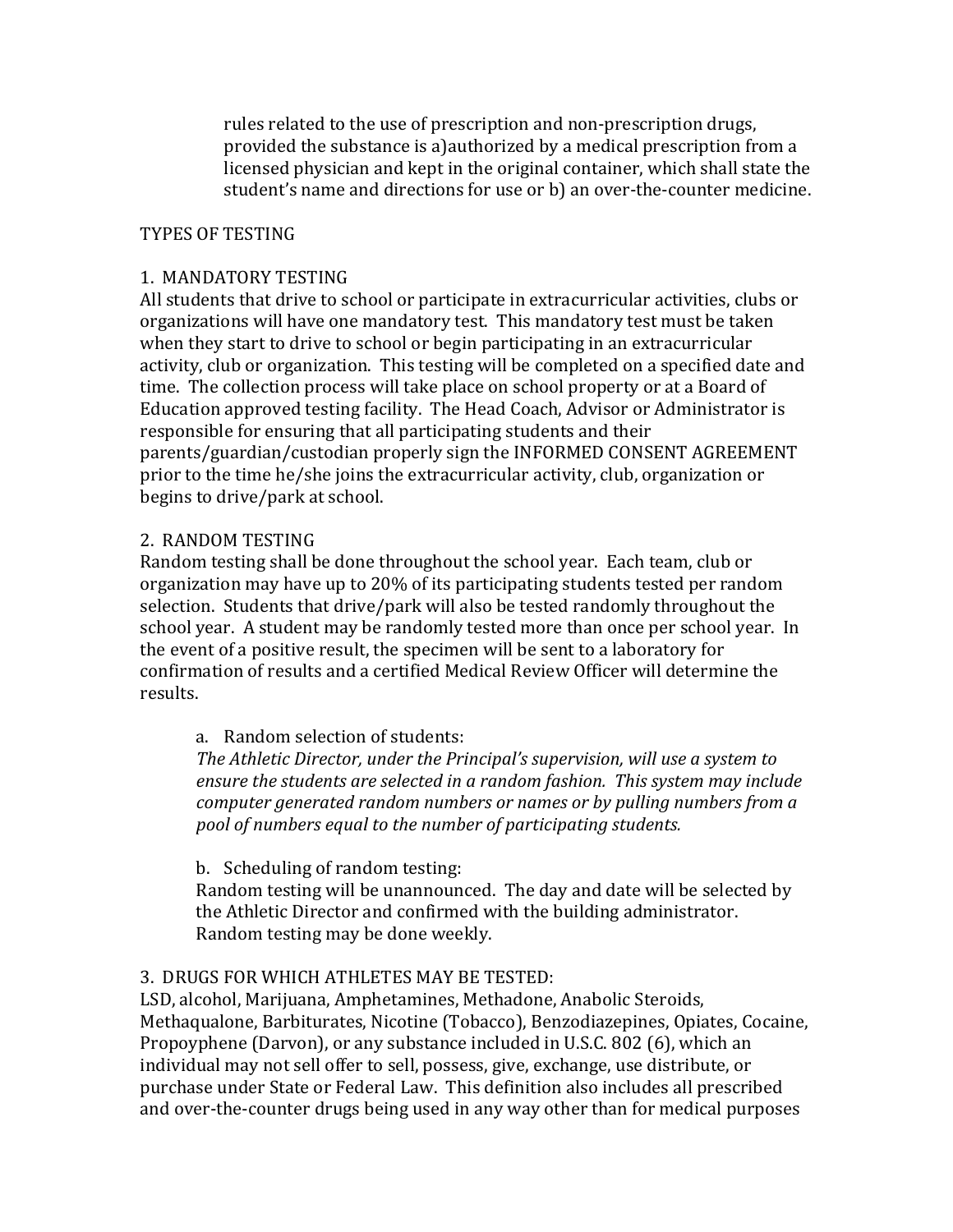in accordance with the directions for use provided for in the prescription or by the manufacturer.

4. COLLECTION PROCESS (Urine Screens)

The student will be notified to report to the collection site. A specimen from the student will be collected as follows and all students must follow this process:

All students must have a picture ID or be identified by the Athletic Director or Principal. No exceptions will be allowed.

Drug testing area must be secured during the testing.

Only lab technicians, designated school administrator and students will be witness to the test.

Student privacy will be maintained during the testing process.

The Athletic Director is responsible for ensuring that all of the forms are completed and signed by both parent/guardian/custodian and student. No student is to enter the collection site until forms, money and proper ID are completed.

If students arrive and cannot give a sample, they will be asked to drink water, pop or juice until they are able to provide a sample.

No bags, backpacks, purses, cups, containers or drinks will be allowed in the collection area. All coats, vests, jackets, sweaters, hats, scarves or baggy clothing must be removed before the students enter the collection site. Only pants and t-shirts or dresses may be worn in the collection area. Any infringement of the rules will result in the student taking the test over.

Students processed by the lab technician who cannot produce a sample will be kept in a secured area to wait until they can test. If they leave this area they will not be allowed to test. They are not to have contact with anyone until after the sample is given.

Students will be asked to hold out their hands and a sanitizer will be put on their hands or they will wash hands with water. The lab technician will add a dye to the toilet.

Students will be asked to urinate directly into the collection cup given to them by the lab personnel. The lab technician will stand outside the stall and listen for normal sounds of urination.

Any and all adulterations of the specimen will be detected and considered the same as a test refusal or  $1^{st}$  time infraction. (The lab checks every sample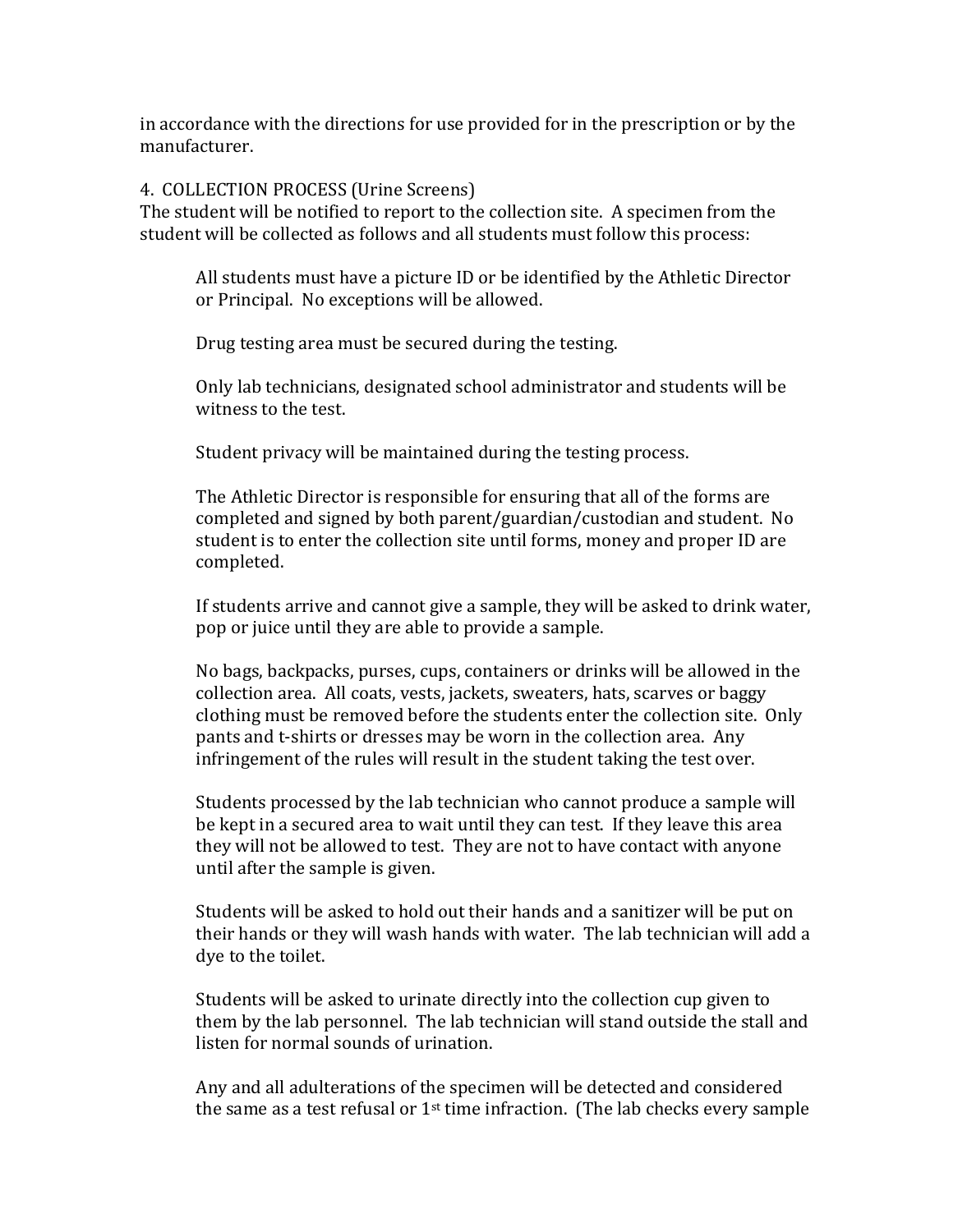for adulterations, such as additives you drink or add to urine to change the sample.)

Adulterations: We will treat adulterations and diluted samples as first time offenses. They are not called positives but have the same consequences. A retest will be required within 24 hours.

Any suspicion of tampering with the sample will be brought to the tester's attention. The sample will be screened or sent to the lab for immediate confirmation of tampering.

The sample must be taken in one attempt and be at least 30 ml in size. The student must hand the cup to the lab technician.

Students are not to flush the toilets or urinals. In the event that a student flushes the toilet he or she will be required to give a new sample immediately or the sample will be invalid.

With student watching, the lab technician will recap the sample and hand it to the student who must then return it to the intake technician. In the event that the student does not hand the cup directly to the intake technician, the sample is invalid and a new sample must be taken. If the student leaves the collection area or has contact with anyone, the sample will be invalid and the student will have to give another sample.

This collection procedure is subject to change because of procedural requirements by the testing agency. The School Board reserves the right to change the collection procedure to coincide with the testing guidelines set forth by the testing agency.

When using rapid screens, all non-negative screens will be sent out with a chain of custody to a certified laboratory for confirmation. A Certified Medical Review Officer will verify the positive test.

Any student who tests positive will have to be tested at the next three available testing dates. Testing and counseling will be at the expense of the student, **parent and/or guardian.** Testing will be done by the vendor as approved by the school district.

## 5. RESULTS OF A POSITIVE TEST

Any positive urine drug test results will be made known to the building administrator, who in turn will notify the parents/guardians/custodians and student.

## 6. IF A POSITIVE TEST OCCURS:

## **Penalties for Training Rules Violations**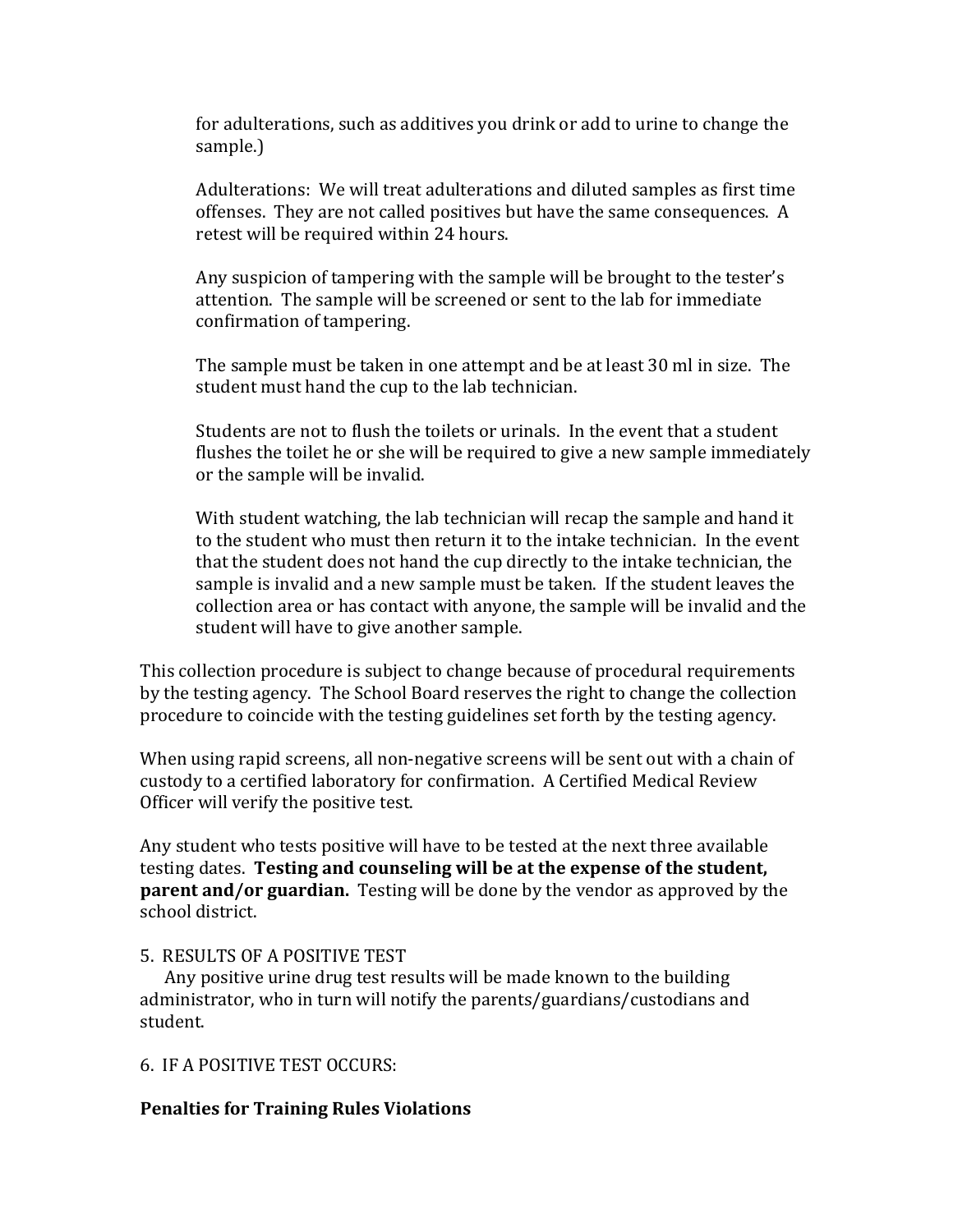- A. First violation
	- The student will be suspended for the equivalent of  $40\%$  of the contests and/or performances of a multi performance extra curricular activity or season.
	- The student will not be permitted to try out or be involved in any single performance activities for a period of 45 school days.
	- The student will not be permitted to drive/park a car on school property during the normal school day for a period of 20 school days. Students without a parking permit will not be issued a permit during this time period.
	- The student will be included in the next three random drug tests. The student, parents, or guardian will be responsible for the costs associated with these tests.
	- The student will have to make an appointment with a certified chemical dependency counselor (or at an agency certified by the Ohio Department of Health or the Ohio Department of Alcohol and Drug Addiction Services) for chemical dependency assessment and then follow the recommendations of the counselor. The parent/guardian/custodian is responsible for all expenses and for providing the school with documentation that the student completed all recommendations of the counselor.
- B. Second violation
	- The student will be suspended for the equivalent of 100% of the contests and/or performances of a multi performance extra curricular activity or season.
	- The student will not be permitted to try out or be involved in any single performance activity for a period of 45 school days.
	- The student will not be permitted to drive/park a car on school property during the normal school day for a period of 50 school days. Students without a parking permit will not be issued a permit during this time period.
	- The student will be included in the next **three** random drug tests. The student, parents, or guardian will be responsible for the costs associated with these tests.
	- The student will have to make an appointment with a certified chemical dependency counselor (or at an agency certified by the Ohio Department of Health or the Ohio Department of Alcohol and Drug Addiction Services) for chemical dependency assessment and then follow the recommendations of the counselor. The parent/guardian/custodian is responsible for all expenses and for providing the school with documentation that the student completed all recommendations of the counselor.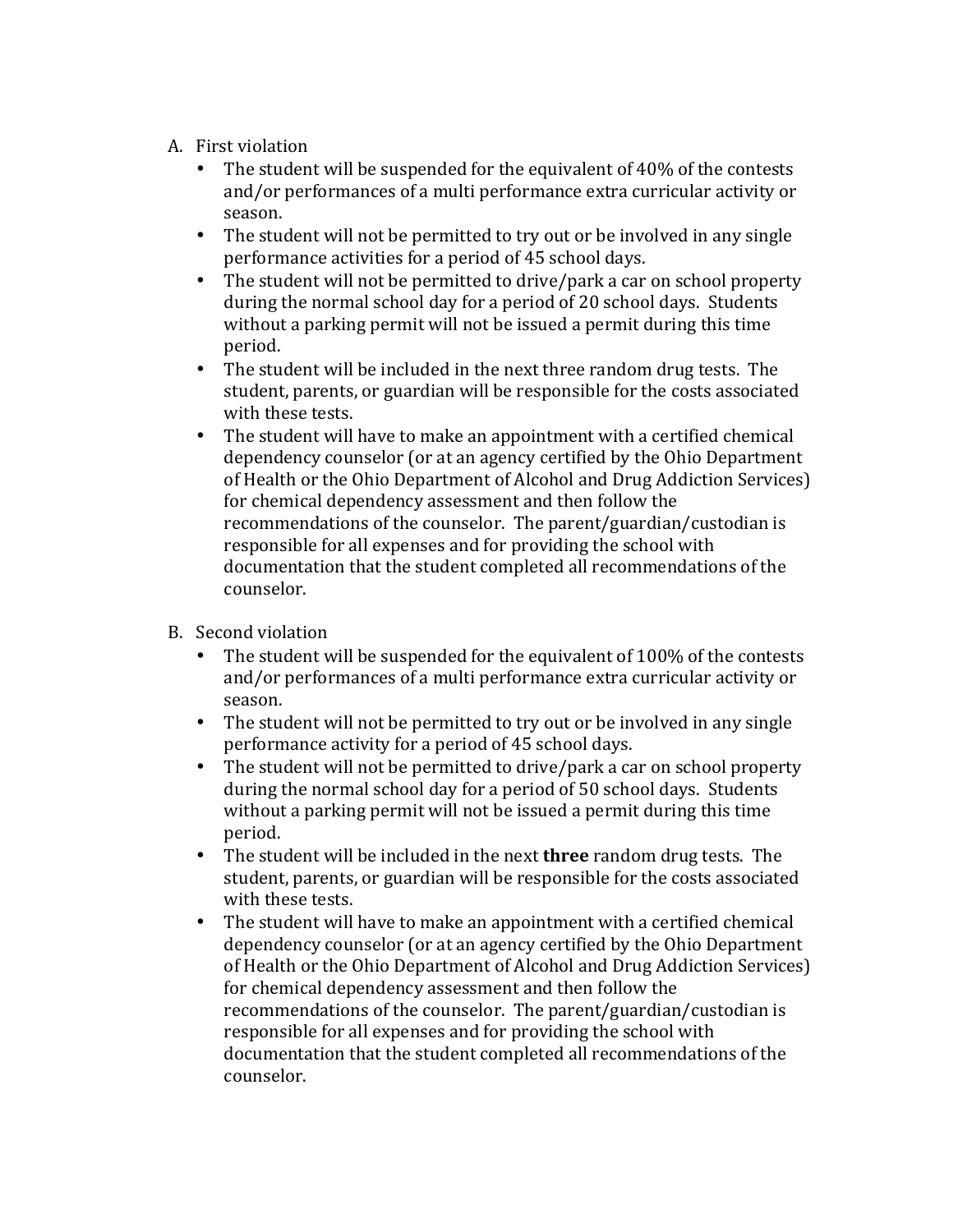## C. Third violation

- The student will be suspended for a calendar year from participation in contests and/or performances of a multi performance extra curricular activity or season.
- The student will not be permitted to try out or be involved in any single performance activity for a calendar year.
- The student will not be permitted to drive/park a car on school property during the normal school day for a period of 180 school days. Students without a parking permit will not be issued a permit during this time period.
- The student will be included in the next six random drug tests. The student, parents, or guardian will be responsible for the costs associated with these tests.
- The student will have to make an appointment with a certified chemical dependency counselor (or at an agency certified by the Ohio Department of Health or the Ohio Department of Alcohol and Drug Addiction Services) for chemical dependency assessment and then follow the recommendations of the counselor. The parent/guardian/custodian is responsible for all expenses and for providing the school with documentation that the student completed all recommendations of the counselor.
- D. Fourth violation
	- The student will be permanently suspended from participation in all extra curricular activities.
	- The student will permanently lose privileges to drive/park at school during the normal school day.
- E. Removal from the Drug Testing Program
	- Any student who removes themselves from the Drug Testing Program during the school year will be placed on the same conditions as students with four violations and will be permanently ineligible to drive/park at school or for all extra-curricular activities.
- F. Beginning with the student's junior year, multi performance suspensions must be completed in activities previously participated in by the students. A Junior or Senior under a multi performance suspension may not participate in an activity they have not previously participated. The Principal and/or Athletic Director may waive this requirement if extenuating circumstances (such as prior knowledge of the student' participation before the violation occurred) exist.